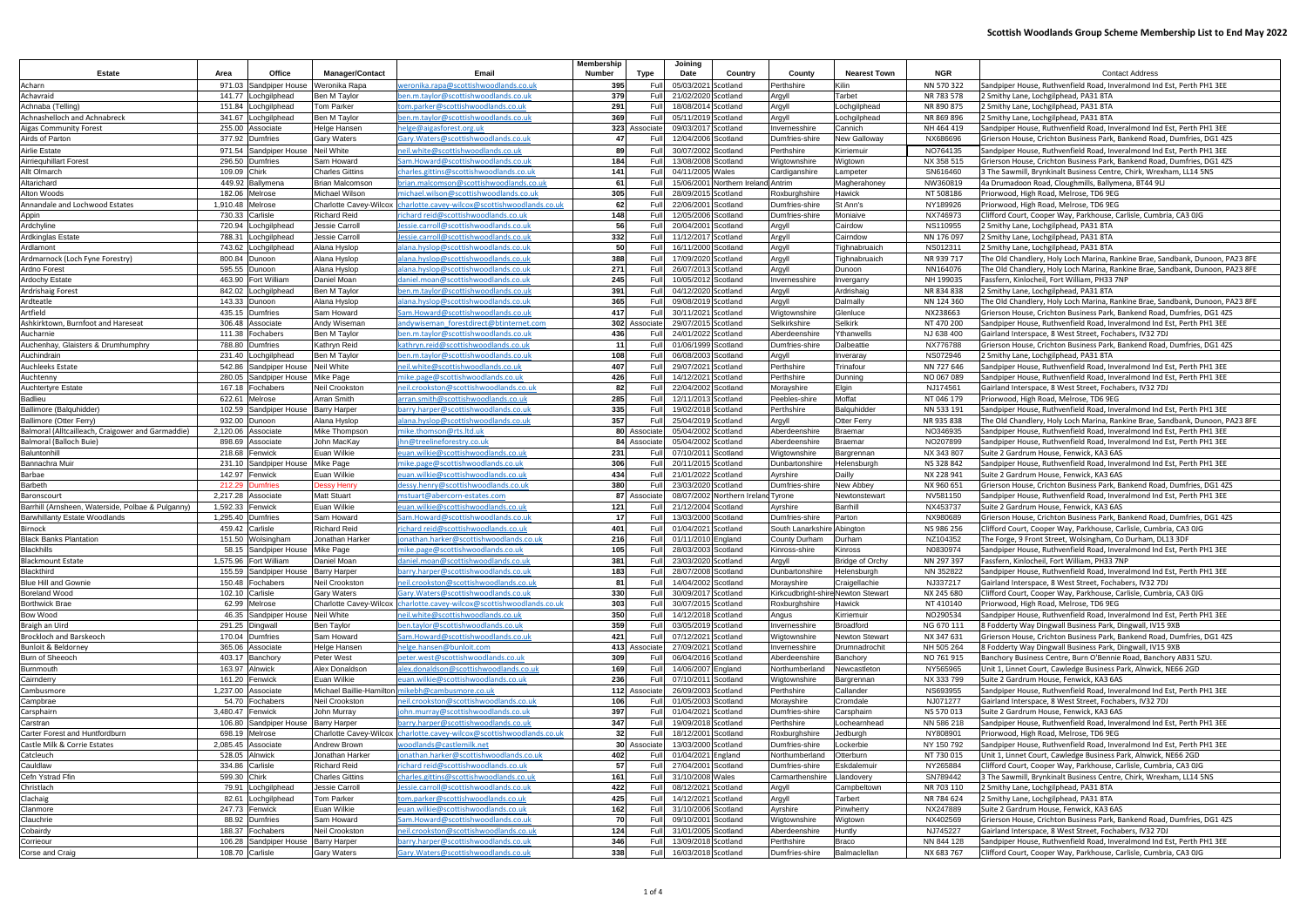| <b>Estate</b>                                          | Area                        | Office                               | <b>Manager/Contact</b>               | Email                                                                                        | Membership<br>Number | Type           | Joining<br>Date                            | Country              | County                       | <b>Nearest Town</b>    | <b>NGR</b>              | <b>Contact Address</b>                                                                                                              |
|--------------------------------------------------------|-----------------------------|--------------------------------------|--------------------------------------|----------------------------------------------------------------------------------------------|----------------------|----------------|--------------------------------------------|----------------------|------------------------------|------------------------|-------------------------|-------------------------------------------------------------------------------------------------------------------------------------|
|                                                        |                             | 179.35 Banchory                      | Peter West                           | peter.west@scottishwoodlands.co.uk                                                           | 408                  | Ful            | 06/08/2021                                 | Scotland             | Aberdeenshire                | Banchory               | NO 770 905              | Banchory Business Centre, Burn O'Bennie Road, Banchory AB31 5ZU.                                                                    |
| Craigbeg<br>Craignane Forest                           | 251.50                      | Fenwick                              | John Murray                          | ohn.murray@scottishwoodlands.co.uk                                                           | 300                  | Fυ             | 29/07/2015 Scotland                        |                      | Dumfries-shire               | Carsphairn             | NS 574 038              | Suite 2 Gardrum House, Fenwick, KA3 6AS                                                                                             |
| Craigton Woods                                         |                             | 35.94 Sandpiper House                | <b>Barry Harper</b>                  | barry.harper@scottishwoodlands.co.uk                                                         | 308                  | Fu             | 04/04/2016 Scotland                        |                      | East Dunbartonshi Milngavie  |                        | NS 531 758              | Sandpiper House, Ruthvenfield Road, Inveralmond Ind Est, Perth PH1 3EE                                                              |
| Creagan and Cabrach                                    |                             | 248.22 Dunoon                        | Alana Hyslop                         | alana.hyslop@scottishwoodlands.co.u                                                          | 277                  | Ful            | 23/09/2013                                 | Scotland             | Argyll                       | Dalmally               | NN143259                | The Old Chandlery, Holy Loch Marina, Rankine Brae, Sandbank, Dunoon, PA23 8FE                                                       |
| Crostonhill                                            |                             | 128.07 Fenwick                       | Euan Wilkie                          | uan.wilkie@scottishwoodlands.co.uk                                                           | 437                  | Fu             | 24/01/2022 Scotland                        |                      | Ayrshire                     | Maybole                | NS 271 066              | Suite 2 Gardrum House, Fenwick, KA3 6AS                                                                                             |
| Culag and Inverbeg                                     |                             | 256.67 Sandpiper House               | <b>Maaike Felstead</b>               | Maaike.felstead@scottishwoodlands.co.uk                                                      | 412                  | Fu             | 12/08/2021                                 | Scotland             | Argyll                       | Luss                   | NS 351 960              | Sandpiper House, Ruthvenfield Road, Inveralmond Ind Est, Perth PH1 3EE                                                              |
| <b>Culzean Estate</b>                                  |                             | 567.50 Fenwick                       | Euan Wilkie                          | uan.wilkie@scottishwoodlands.co.ul                                                           | 152                  | Ful            | 14/07/2006                                 | Scotland             | Ayrshire                     | Culzean                | NX433927                | Suite 2 Gardrum House, Fenwick, KA3 6AS                                                                                             |
| Cumberhead                                             | 1,981.14 Carlisle           |                                      | <b>Richard Reid</b>                  | richard reid@scottishwoodlands.co.uk                                                         | 398                  | Ful            | 01/04/2021                                 | Scotland             | Lanarkshire                  | Douglas                | NS 775 334              | Clifford Court, Cooper Way, Parkhouse, Carlisle, Cumbria, CA3 0JG                                                                   |
| Cumlodden                                              |                             | 182.62 Lochgilphead                  | Ben M Taylor                         | ben.m.taylor@scottishwoodlands.co.uk                                                         | 322                  | F <sub>0</sub> | 10/02/2017                                 | Scotland             | Argyll                       | Furnace                | NS 066 988              | 2 Smithy Lane, Lochgilphead, PA31 8TA                                                                                               |
| Cwm Henog                                              | 590.40 Chirk                |                                      | <b>Charles Gittins</b>               | charles.gittins@scottishwoodlands.co.uk                                                      | 157                  | Ful            | 26/09/2006                                 | Wales                | Carmarthenshire              | Llandovery             | SO010426                | 3 The Sawmill, Brynkinalt Business Centre, Chirk, Wrexham, LL14 5NS                                                                 |
| Daill                                                  |                             | 137.32 Lochgilphead                  | <b>Tom Parker</b>                    | tom.parker@scottishwoodlands.co.ul                                                           | 438                  | Ful            | 24/01/2022                                 | Scotland             | Argyll                       | Ardfern                | NM 502 506              | 2 Smithy Lane, Lochgilphead, PA31 8TA                                                                                               |
| Dirnow Forest                                          |                             | 208.30 Dumfries                      | Sam Howard                           | Sam.Howard@scottishwoodlands.co.uk                                                           | 199                  | Fu             | 16/06/2009                                 | Scotland             | Wigtownshire                 | Kirkcowan              | NX287665                | Grierson House, Crichton Business Park, Bankend Road, Dumfries, DG1 4ZS                                                             |
| Drumchork                                              |                             | 26.43 Sandpiper House                | <b>Barry Harper</b>                  | barry.harper@scottishwoodlands.co.uk                                                         | 117                  | Fu             | 20/05/2008                                 | Scotland             | Perthshire                   | Comrie                 | NN 770193               | Sandpiper House, Ruthvenfield Road, Inveralmond Ind Est, Perth PH1 3EE                                                              |
| Drumliart                                              | 222.22                      | Fort William                         | Daniel Moan                          | daniel.moan@scottishwoodlands.co.uk                                                          | 439                  | Fu             | 24/01/2022                                 | Scotland             | Argyll                       | <b>Bridge of Orchy</b> | NN 242 424              | Fassfern, Kinlocheil, Fort William, PH33 7NP                                                                                        |
| Drummond Estate                                        | 2,069.53                    | Sandpiper House                      | <b>Barry Harper</b>                  | barry.harper@scottishwoodlands.co.uk                                                         | 384                  | Ful            | 15/06/2020                                 | Scotland             | Perthshire                   | Crieff                 | NN 844181               | Sandpiper House, Ruthvenfield Road, Inveralmond Ind Est, Perth PH1 3EE                                                              |
| Drummuir                                               | 1,240.23                    | Fochabers                            | Neil Crookston                       | neil.crookston@scottishwoodlands.co.uk                                                       | 83                   | F <sub>l</sub> | 02/05/2002                                 | Scotland             | Morayshire                   | Drummui                | NJ385221                | Gairland Interspace, 8 West Street, Fochabers, IV32 7DJ                                                                             |
| Drumness Wood                                          |                             | 36.62 Sandpiper House                | <b>Neil White</b>                    | neil.white@scottishwoodlands.co.uk                                                           | 374                  | Fu             | 04/12/2019 Scotland                        |                      | Perthshire                   | Muthill                | NN 899 156              | Sandpiper House, Ruthvenfield Road, Inveralmond Ind Est, Perth PH1 3EE                                                              |
| Drumore and Whitehouse                                 |                             | 89.05 Sandpiper House                | <b>Neil White</b>                    | neil.white@scottishwoodlands.co.ul                                                           | 449                  | Fu             | 10/05/2022                                 | Scotland             | Perthshire                   | Blairgowrie            | NO 161 604              | Sandpiper House, Ruthvenfield Road, Inveralmond Ind Est, Perth PH1 3EE                                                              |
| Dumglow                                                |                             | 88.60 Sandpiper House                | <b>Mike Page</b>                     | mike.page@scottishwoodlands.co.uk                                                            | 431                  | Ful            | 15/12/2021                                 | Scotland             | Kinross-shire                | Cleish                 | NT 071 968              | Sandpiper House, Ruthvenfield Road, Inveralmond Ind Est, Perth PH1 3EE                                                              |
| Dungaval (Strathaven)                                  | 936.37                      | Fenwick                              | John Murray                          | john.murray@scottishwoodlands.co.ul                                                          | 451                  |                | 17/05/2022 Scotland                        |                      | South Lanarkshire Strathaven |                        | NS 668 358              | Suite 2 Gardrum House, Fenwick, KA3 6AS                                                                                             |
| Dychliemore                                            |                             | 464.25 Lochgilphead                  | Alana Hyslop                         | alana.hyslop@scottishwoodlands.co.u                                                          | 252                  | Fu             | 16/07/2012                                 | Scotland             | Argyll                       | Dalmally               | NN122247                | 2 Smithy Lane, Lochgilphead, PA31 8TA                                                                                               |
| Earlseat                                               |                             | 170.00 Sandpiper House               | Neil White                           | neil.white@scottishwoodlands.co.uk                                                           | 351                  | Ful            | 28/02/2019 Scotland                        |                      | Fife                         | Kirkaldy               | NT 314 966              | Sandpiper House, Ruthvenfield Road, Inveralmond Ind Est, Perth PH1 3EE                                                              |
| <b>Earlstoun and Waterside</b>                         |                             | 405.41 Dumfries                      | <b>Gary Waters</b>                   | Gary.Waters@scottishwoodlands.co.uk<br>tom.parker@scottishwoodlands.co.ul                    | 41<br>406            | F <sub>l</sub> | 03/08/2000 Scotland                        |                      | Dumfries-shire               | St John's Town of Da   | NX688773                | Grierson House, Crichton Business Park, Bankend Road, Dumfries, DG1 4ZS                                                             |
| Ederline Estate                                        | 264.28<br>1,456.45 Dingwall | Lochgilphead                         | <b>Tom Parker</b>                    |                                                                                              | 193                  | Fu<br>Fu       | 25/06/2021<br>27/11/2008                   | Scotland             | Argyll<br><b>Wester Ross</b> | Ford<br>Glen Elg       | NM 892 028<br>NG 780143 | 2 Smithy Lane, Lochgilphead, PA31 8TA                                                                                               |
| Eilanreach<br><b>Elderslie Estate</b>                  |                             | 462.85 Associate                     | <b>Ben Taylor</b><br><b>Tim Mack</b> | <u>ben.taylor@scottishwoodlands.co.uk</u><br>im Mack <tim@timmack.co.uk></tim@timmack.co.uk> |                      | 244 Associate  | 10/04/2012                                 | Scotland<br>Scotland | Renfrewshire                 | <b>Bridge of Weir</b>  | NS399675                | 8 Fodderty Way Dingwall Business Park, Dingwall, IV15 9XB<br>Sandpiper House, Ruthvenfield Road, Inveralmond Ind Est, Perth PH1 3EE |
| <b>Eldrick Forest</b>                                  |                             | 993.73 Fenwick                       | John Murray                          | ohn.murray@scottishwoodlands.co.uk                                                           | 450                  | Fι             | 10/05/2022 Scotland                        |                      | Ayrshire                     | Barrhill               | NX 283 843              | Suite 2 Gardrum House, Fenwick, KA3 6AS                                                                                             |
| Emblehope Moor                                         |                             | 168.39 Alnwick                       | <b>Alex Donaldson</b>                | alex.donaldson@scottishwoodlands.co.uk                                                       | 364                  | Fu             | 31/07/2019                                 | England              | Northumberland               | Otterburn              | NY 749 949              | Unit 1, Linnet Court, Cawledge Business Park, Alnwick, NE66 2GD                                                                     |
| Ettrick Forest                                         |                             | 239.38 Melrose                       | <b>Gareth Owen</b>                   | gareth.owen@scottishwoodlands.co.uk                                                          | 453                  | Ful            | 31/05/2022                                 | Scotland             | Selkirkshire                 | Ettrickbridge          | NT 251134               | Priorwood, High Road, Melrose, TD6 9EG                                                                                              |
| Ettrickshaws and Hyndhope                              |                             | 438.00 Melrose                       | Michael Wilsor                       | nichael.wilson@scottishwoodlands.co.uk                                                       | 329                  | Fu             | 12/09/2017                                 | Scotland             | Selkirkshire                 | Ettrickbridge          | NT 380 207              | Priorwood, High Road, Melrose, TD6 9EG                                                                                              |
| Fassfern                                               |                             | 3,714.30 Fort William                | <b>Ben Taylor</b>                    | ben.taylor@scottishwoodlands.co.uk                                                           | 29                   | Fu             | 07/12/1999 Scotland                        |                      | Invernesshire                | Fort William           | NN021789                | Fassfern, Kinlocheil, Fort William, PH33 7NP                                                                                        |
| Felton Park                                            |                             | 100.81 Alnwick                       | Alex Donaldson                       | alex.donaldson@scottishwoodlands.co.uk                                                       | 26                   | Fu             | 10/08/1999 England                         |                      | Northumberland               | Alnwick                | NZ361869                | Unit 1, Linnet Court, Cawledge Business Park, Alnwick, NE66 2GD                                                                     |
| Fenton                                                 |                             | 162.36 Alnwick                       | <b>Alex Donaldson</b>                | alex.donaldson@scottishwoodlands.co.ul                                                       | -9                   | Ful            | 29/05/2017 England                         |                      | Northumberland               | Wooler                 | NT 989 347              | Unit 1, Linnet Court, Cawledge Business Park, Alnwick, NE66 2GD                                                                     |
| Forest of Deer                                         |                             | 443.28 Fochabers                     | <b>Neil Crookston</b>                | neil.crookston@scottishwoodlands.co.uk                                                       | 263                  | Fι             | 16/01/2013 Scotland                        |                      | Aberdeenshire                | Old Deer               | NJ957513                | Gairland Interspace, 8 West Street, Fochabers, IV32 7DJ                                                                             |
| Fornought Forest                                       |                             | 149.78 Sandpiper House               | <b>Neil White</b>                    | neil.white@scottishwoodlands.co.ul                                                           | 114                  | Ful            | 29/01/2009 Scotland                        |                      | Perthshire                   | Methven                | NN942260                | Sandpiper House, Ruthvenfield Road, Inveralmond Ind Est, Perth PH1 3EE                                                              |
| Fyntalloch and Calnavie Moss                           |                             | 220.33 Fenwick                       | Euan Wilkie                          | euan.wilkie@scottishwoodlands.co.ul                                                          | 361                  | Fu             | 21/05/2019 Scotland                        |                      | Wigtownshire                 | Barhill                | NX 312 732              | Suite 2 Gardrum House, Fenwick, KA3 6AS                                                                                             |
| Gass Forest                                            |                             | 119.30 Dumfries                      | Sam Howard                           | Sam.Howard@scottishwoodlands.co.uk                                                           | 208                  | Fu             | 15/06/2010 Scotland                        |                      | Dumfries-shire               | Kirkcowan              | NX245650                | Grierson House, Crichton Business Park, Bankend Road, Dumfries, DG1 4ZS                                                             |
| Glassary Wood                                          | 103.58                      | Lochgilphead                         | <b>Tom Parker</b>                    | tom.parker@scottishwoodlands.co.ul                                                           | 349                  | Fu             | 21/11/2018 Scotland                        |                      | Lochgilphead                 | Argyll                 | NR 845 935              | 2 Smithy Lane, Lochgilphead, PA31 8TA                                                                                               |
| Glasvar                                                | 93.66                       | Lochgilphead                         | <b>Tom Parker</b>                    | tom.parker@scottishwoodlands.co.ul                                                           | 355                  | Fu             | 05/04/2019                                 | Scotland             | Argyll                       | Lochgilphead           | NM 844 012              | 2 Smithy Lane, Lochgilphead, PA31 8TA                                                                                               |
| Gleann Ban                                             | 582.31                      | Dunoon                               | Alana Hyslop                         | alana.hyslop@scottishwoodlands.co.ul                                                         | 223                  | Fu             | 19/04/201                                  | Scotland             | Argyll                       | Sandbank               | NN593321                | The Old Chandlery, Holy Loch Marina, Rankine Brae, Sandbank, Dunoon, PA23 8FE                                                       |
| Glen Etive                                             |                             | 1,663.70 Fort William                | Daniel Moan                          | daniel.moan@scottishwoodlands.co.uk                                                          | 179                  | Fu             | 17/06/2008                                 | }cotland             | Argyll                       | <b>Glen Etive</b>      | NN204864                | Fassfern, Kinlocheil, Fort William, PH33 7NP                                                                                        |
| Glen of Rothes                                         |                             | 1,005.72 Fochabers                   | <b>Neil Crookston</b>                | neil.crookston@scottishwoodlands.co.uk                                                       | 265                  | Fu             | 08/05/2013                                 | Scotland             | Morayshire                   | Rothes                 | NJ 259 521              | Gairland Interspace, 8 West Street, Fochabers, IV32 7DJ                                                                             |
| <b>Glenbuchat South</b>                                |                             | 181.49 Fochabers                     | <b>Neil Crookston</b>                | neil.crookston@scottishwoodlands.co.uk                                                       | 325                  | Full           | 12/05/2017                                 | Scotland             | Aberdeenshire                | <b>Bellabeg</b>        | NJ 363160               | Gairland Interspace, 8 West Street, Fochabers, IV32 7DJ                                                                             |
| Glenbuchat Woodlands North                             |                             | 267.96 Fochabers<br>794.00 Fochabers | Neil Crookston                       | neil.crookston@scottishwoodlands.co.uk                                                       | 130<br>138           | Full<br>Full   | 08/08/2011 Scotland<br>14/10/2005 Scotland |                      | Aberdeenshire                | Glenbuchat             | NJ350175                | Gairland Interspace, 8 West Street, Fochabers, IV32 7DJ                                                                             |
| Glencarnie<br>Glencruitten Wood and Cathedral of Trees |                             | 84.20 Associate                      | Neil Crookston<br>Lupi Moll          | neil.crookston@scottishwoodlands.co.uk<br>upimoll@hotmail.com                                |                      | 344 Associate  | 29/05/2018 Scotland                        |                      | Invernesshire<br>Argyll      | Carrbridge<br>Oban     | NJ105086<br>NM 877 286  | Gairland Interspace, 8 West Street, Fochabers, IV32 7DJ<br>Sandpiper House, Ruthvenfield Road, Inveralmond Ind Est, Perth PH1 3EE   |
| Glenferness                                            |                             | 805.70 Fochabers                     | <b>Neil Crookston</b>                | neil.crookston@scottishwoodlands.co.uk                                                       | 160                  | Full           | 17/10/2006 Scotland                        |                      | Nairnshire                   | Ferness                | NJ118213                | Gairland Interspace, 8 West Street, Fochabers, IV32 7DJ                                                                             |
| Glenfinnan Estate                                      |                             | 776.00 Fort William                  | Daniel Moan                          | daniel.moan@scottishwoodlands.co.uk                                                          | 278                  | Fυ             | 03/10/2013 Scotland                        |                      | Invernesshire                | Fort William           | NM909815                | Fassfern, Kinlocheil, Fort William, PH33 7NP                                                                                        |
| Glenhapple                                             |                             | 42.76 Carlisle                       | <b>Gary Waters</b>                   | Gary. Waters@scottishwoodlands.co.uk                                                         | 394                  | Full           | 05/03/2021 Scotland                        |                      | Wigtownshire                 | <b>Newton Stewart</b>  | NX 371 714              | Clifford Court, Cooper Way, Parkhouse, Carlisle, Cumbria, CA3 0JG                                                                   |
| Glenhead and Arns                                      |                             | 169.51 Sandpiper House               | Ross MacGarvie                       | ross.macGarvie@scottishwoodlands.co.uk                                                       | 410                  | Ful            | 12/08/2021                                 | Scotland             | North Lanarkshire            | Cumbernauld            | <b>NS 798 757</b>       | Sandpiper House, Ruthvenfield Road, Inveralmond Ind Est, Perth PH1 3EE                                                              |
| Glenlee                                                |                             | 74.65 Dumfries                       | <b>Gary Waters</b>                   | Gary. Waters@scottishwoodlands.co.uk                                                         | 91                   | Ful            | 21/08/2002 Scotland                        |                      | Dumfries-shire               | St John's Town of Da   | NX656753                | Grierson House, Crichton Business Park, Bankend Road, Dumfries, DG1 42S                                                             |
| Glenshimmeroch                                         |                             | 356.60 Dumfries                      | Kathryn Reid                         | Kathryn.Reid@scottishwoodlands.co.uk                                                         | 213                  | Fu             | 12/08/2010 Scotland                        |                      | Dumfries-shire               | Moniaive               | NX653877                | Grierson House, Crichton Business Park, Bankend Road, Dumfries, DG1 4ZS                                                             |
| Glenswinton and Corseglass                             |                             | 449.68 Carlisle                      | <b>Gary Waters</b>                   | gary.waters@scottishwoodlands.co.uk                                                          | 418                  | Fu             | 30/11/2021                                 | Scotland             | Dumfries-shire               |                        |                         | St John's Town of Da X701751 & NX64685 Clifford Court, Cooper Way, Parkhouse, Carlisle, Cumbria, CA3 0JG                            |
| Glentore Woods                                         |                             | 111.01 Sandpiper House               | <b>Barry Harper</b>                  | barry.harper@scottishwoodlands.co.uk                                                         | 393                  | Full           | 02/03/2021                                 | Scotland             | North Lanarkshire            | Cumbernauld            | NS 810 722              | Sandpiper House, Ruthvenfield Road, Inveralmond Ind Est, Perth PH1 3EE                                                              |
| Glenvarragill, Healaval & Claigan                      |                             | 685.70 Dingwall                      | Tom Amos                             | :om.amos@scottishwoodlands.co.uk                                                             | 392                  |                | 10/02/2021 Scotland                        |                      | Invernesshire                | Portree                | NG 472 365              | 8 Fodderty Way Dingwall Business Park, Dingwall, IV15 9XB                                                                           |
| Grange of Tundergarth                                  |                             | 239.02 Carlisle                      | <b>Richard Reid</b>                  | richard.reid@scottishwoodlands.co.uk                                                         | 428                  | Ful            | 14/12/2021                                 | Scotland             | Dumfries-shire               | Lockerbie              | NY 236 820              | Clifford Court, Cooper Way, Parkhouse, Carlisle, Cumbria, CA3 0JG                                                                   |
| Greenscares                                            |                             | 258.49 Sandpiper House               | <b>Barry Harper</b>                  | barry.harper@scottishwoodlands.co.uk                                                         | 261                  | Fu             | 07/10/2013 Scotland                        |                      | Perthshire                   | <b>Braco</b>           | NN812125                | Sandpiper House, Ruthvenfield Road, Inveralmond Ind Est, Perth PH1 3EE                                                              |
| Gryfe & Leapmoor                                       |                             | 529.78 Dunoon                        | Alana Hyslop                         | alana.hyslop@scottishwoodlands.co.uk                                                         | 93                   | Ful            | 19/09/2002 Scotland                        |                      | Renfrewshire                 | Greenock               |                         | 276 715 & NS 222 7 The Old Chandlery, Holy Loch Marina, Rankine Brae, Sandbank, Dunoon, PA23 8FE                                    |
| Haddo                                                  |                             | 474.69 Associate                     | <b>Mark Andrew</b>                   | Mark@haddo.co.uk                                                                             |                      | 101 Associate  | 15/02/2003 Scotland                        |                      | Aberdeenshire                | Ellon                  | NJ921166                | Sandpiper House, Ruthvenfield Road, Inveralmond Ind Est, Perth PH1 3EE                                                              |
| Hafodunos Farm Woods                                   | 210.48 Chirk                |                                      | <b>Charles Gittins</b>               | charles.gittins@scottishwoodlands.co.uk                                                      | 269                  | Fu             | 12/07/2013 Wales                           |                      | Denbighshire                 | Llangernyw             | SH 853 764              | 3 The Sawmill, Brynkinalt Business Centre, Chirk, Wrexham, LL14 5NS                                                                 |
| Harehill                                               |                             | 312.80 Fochabers                     | Neil Crookston                       | neil.crookston@scottishwoodlands.co.uk                                                       | 333                  | Ful            | 18/01/2018 Scotland                        |                      | Aberdeenshire                | Banchory               | NO 687 906              | Gairland Interspace, 8 West Street, Fochabers, IV32 7DJ                                                                             |
| Hartwood Hill Complex                                  |                             | 449.17 Fenwick                       | Andrew MacLachlan                    | ndrew.maclachlan@scottishwoodlands.co.uk                                                     | 420                  |                | 30/11/2021 Scotland                        |                      | Ayrshire                     | Douglas                | NS 806 246              | Suite 2 Gardrum House, Fenwick, KA3 6AS                                                                                             |
| Hawarden                                               |                             | 211.03 Associate                     | <b>Anthony Hall</b>                  | Anthony.Hall@williamhallandco.com                                                            |                      | 257 Associate  | 19/10/2012 Wales                           |                      | Flintshire                   | Chester                | SJ 320 650              | Sandpiper House, Ruthvenfield Road, Inveralmond Ind Est, Perth PH1 3EE                                                              |
| Hearthstanes and Menzion                               | 1,717.70 Melrose            |                                      | Charlotte Cavey-Wilcox               | charlotte.cavey-wilcox@scottishwoodlands.co.uk                                               | 63<br>429            | Fu             | 25/06/2001                                 | Scotland             | Peebles-shire                | Tweedsmuir             | NT204015                | Priorwood, High Road, Melrose, TD6 9EG                                                                                              |
| Hen Toe Burn                                           |                             | 132.75 Melrose<br>91.35 Fenwick      | Louise McGinlay                      | ouise.mcginlay@scottishwoodlands.co.uk                                                       | 435                  | Full           | 14/12/2021                                 | Scotland             | Berwickshire                 | Abbey St Bathans       | NT 746 599              | Priorwood, High Road, Melrose, TD6 9EG                                                                                              |
| High Troweir<br>Higher Thrushgill                      |                             | 132.39 Wolsingham                    | Euan Wilkie<br>Jonathan Harker       | euan.wilkie@scottishwoodlands.co.uk<br>jonathan.harker@scottishwoodlands.co.uk               | 96                   | Fu<br>Fu       | 21/01/2022 Scotland<br>23/07/2003 England  |                      | Ayrshire<br>Lancashire       | Dailly<br>Settle       | NX 224 959<br>SD788594  | Suite 2 Gardrum House, Fenwick, KA3 6AS<br>The Forge, 9 Front Street, Wolsingham, Co Durham, DL13 3DF                               |
| <b>Highfileds Muir</b>                                 |                             | 144.33 Sandpiper House               | Mike Page                            | mike.page@scottishwoodlands.co.uk                                                            | 411                  | Full           | 12/08/2021 Scotland                        |                      | Argyll                       | Helensburgh            | NS 326 854              | Sandpiper House, Ruthvenfield Road, Inveralmond Ind Est, Perth PH1 3EE                                                              |
| Highlandman and Torr                                   |                             | 259.72 Sandpiper House Mike Page     |                                      | mike.page@scottishwoodlands.co.uk                                                            | 307                  | Ful            | 11/02/2016 Scotland                        |                      | Dunbartonshire               | Helensburgh            | NS 279 844              | Sandpiper House, Ruthvenfield Road, Inveralmond Ind Est, Perth PH1 3EE                                                              |
| <b>Hopekist Forest</b>                                 |                             | 242.84 Melrose                       | Charlotte Cavey-Wilcox               | charlotte.cavey-wilcox@scottishwoodlands.co.uk                                               | 416                  | Fu             | 25/11/2021 Scotland                        |                      | Peebles-shire                | Tweedsmuir             | NT 140 299              | Priorwood, High Road, Melrose, TD6 9EG                                                                                              |
| Hoscote                                                |                             | 297.94 Melrose                       | <b>Gareth Owen</b>                   | <u>gareth.owen@scottishwoodlands.co.uk</u>                                                   | 79                   | Fu             | 27/03/2002 Scotland                        |                      | Roxburghshire                | Craik                  | NT 365 106              | Priorwood, High Road, Melrose, TD6 9EG                                                                                              |
| Ichrachan                                              |                             | 224.66 Lochgilphead                  | Tom Parker                           | tom.parker@scottishwoodlands.co.uk                                                           | 386                  | Full           | 13/07/2020 Scotland                        |                      | Argyll                       | Taynuilt               | NN 022 306              | 2 Smithy Lane, Lochgilphead, PA31 8TA                                                                                               |
|                                                        |                             |                                      |                                      |                                                                                              |                      |                |                                            |                      |                              |                        |                         |                                                                                                                                     |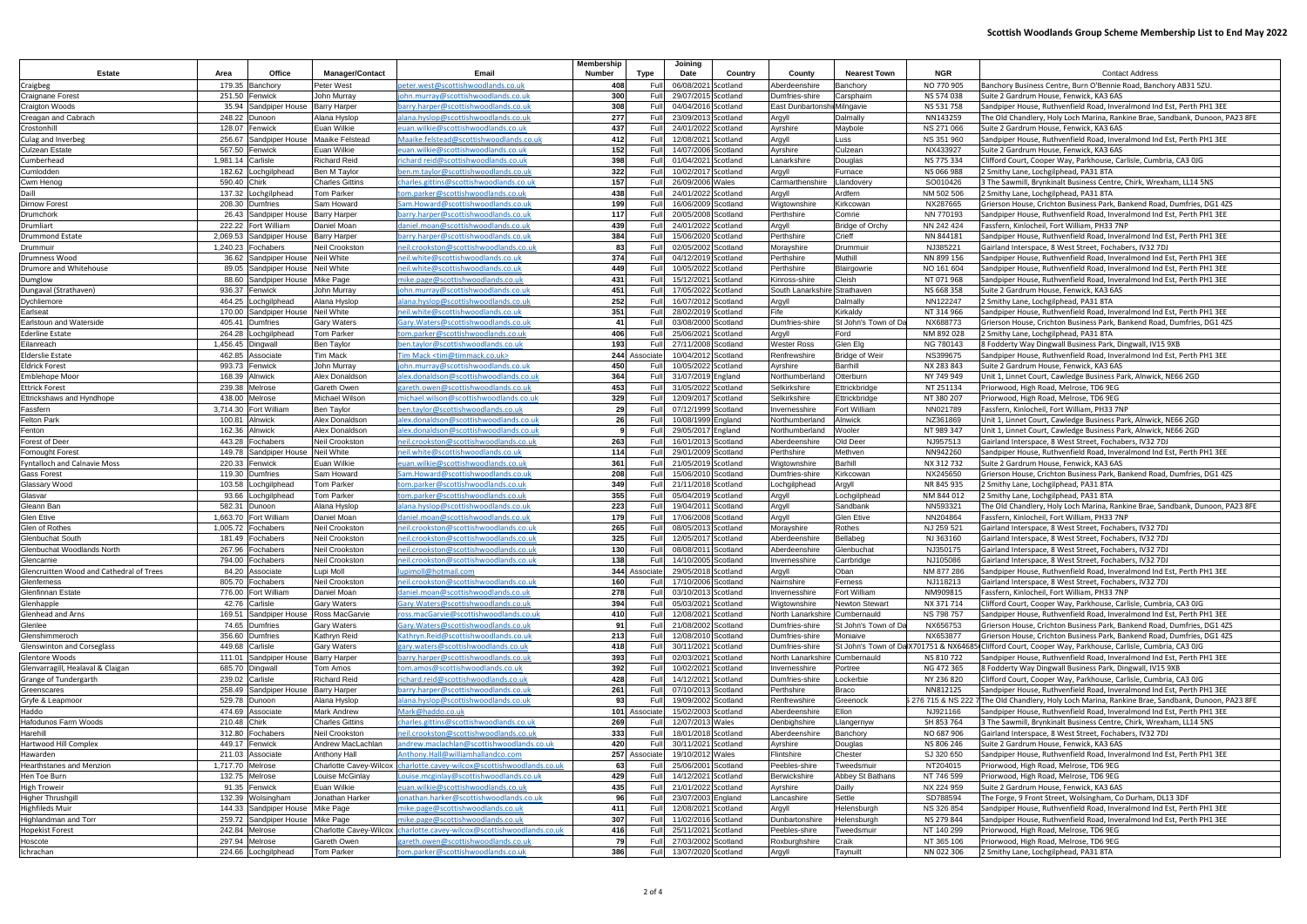## **Scottish Woodlands Group Scheme Membership List to End May 2022**

| <b>Estate</b>                                               | Office<br>Area                            | <b>Manager/Contact</b>        | Email                                                                             | Membership<br><b>Number</b> | Type              | Joining<br>Date                            | Country                            | County                            | <b>Nearest Town</b>           | <b>NGR</b>               | <b>Contact Address</b>                                                                                    |
|-------------------------------------------------------------|-------------------------------------------|-------------------------------|-----------------------------------------------------------------------------------|-----------------------------|-------------------|--------------------------------------------|------------------------------------|-----------------------------------|-------------------------------|--------------------------|-----------------------------------------------------------------------------------------------------------|
| Inverernie                                                  | 360.58 Associate                          | <b>Jillian Ferguson</b>       | llian MacLennan <iillian@nethertonestates.co.uk></iillian@nethertonestates.co.uk> |                             | 260 Associate     | 08/12/2012 Scotland                        |                                    | nvernesshire                      | Daviot                        | NH700 390                | Sandpiper House, Ruthvenfield Road, Inveralmond Ind Est, Perth PH1 3EE                                    |
| <b>Isles Forest</b>                                         | 384.42<br><b>Dumfries</b>                 | Sam Howard                    | Sam.Howard@scottishwoodlands.co.uk                                                | 400                         | Full              | 01/04/2021 Scotland                        |                                    | Dumfries-shire                    | Dalbeattie                    | NX 868 610               | Grierson House, Crichton Business Park, Bankend Road, Dumfries, DG1 42S                                   |
| Jock's Hill                                                 | 411.20<br>Fochabers                       | Neil Crookston                | neil.crookston@scottishwoodlands.co.uk                                            | 375                         | Full              | 09/12/2019 Scotland                        |                                    | Morayshire                        | Dufftown                      | NJ 309 360               | Gairland Interspace, 8 West Street, Fochabers, IV32 7DJ                                                   |
| Keppochan                                                   | 145.86<br>Lochgilphead                    | Alana Hyslop                  | alana.hyslop@scottishwoodlands.co.uk                                              | 336                         | Full              | 19/02/2018 Scotland                        |                                    | Argyll                            | Dalmally                      | NN 079 205               | 2 Smithy Lane, Lochgilphead, PA31 8TA                                                                     |
| Kilgalioch (Purgatory Complex)                              | 946.00 Fenwick                            | John Murray                   | ohn.murray@scottishwoodlands.co.uk                                                | 390                         | Full              | 23/10/2020 Scotland                        |                                    | Ayrshire                          | Barrhill                      | NX 209 710               | Suite 2 Gardrum House, Fenwick, KA3 6AS                                                                   |
| Kilkerran Estate                                            | 474.08 Fenwick                            | Euan Wilkie                   | euan.wilkie@scottishwoodlands.co.uk                                               | 205                         | Full              | 01/06/2010 Scotland                        |                                    | South Ayrshire                    | Crosshill                     | NX308951                 | Suite 2 Gardrum House, Fenwick, KA3 6AS                                                                   |
| Kilnair                                                     | 156.64 Dumfries                           | Kathryn Reid                  | Kathryn.Reid@scottishwoodlands.co.uk                                              | 342                         | Full              | 17/04/2018 Scotland                        |                                    | Dumfries-shire                    | St John's Town of Da          | NX 668 876               | Grierson House, Crichton Business Park, Bankend Road, Dumfries, DG1 42S                                   |
| Kilninver (Raera)                                           | 816.11<br>Lochgilphead                    | <b>Tom Parker</b>             | :om.parker@scottishwoodlands.co.uk                                                | 120                         | Full              | 17/09/2004 Scotland                        |                                    | Argyll                            | Oban                          | NM856217                 | 2 Smithy Lane, Lochgilphead, PA31 8TA                                                                     |
| Kilry                                                       | 202.77 Sandpiper House                    | <b>Neil White</b>             | neil.white@scottishwoodlands.co.uk                                                | 427                         | Full              | 14/12/2021 Scotland                        |                                    | Perthshire                        | Alyth                         | NO 207 578               | Sandpiper House, Ruthvenfield Road, Inveralmond Ind Est, Perth PH1 3EE                                    |
| Kinaldy Wood                                                | 38.99 Sandpiper House                     | Jillian Kennedy               | llian.kennedy@scottishwoodlands.co.uk                                             | 34                          | Full              | 11/05/2000 Scotland                        |                                    | Perthshire                        | Aberfeldy                     | NN765217                 | Sandpiper House, Ruthvenfield Road, Inveralmond Ind Est, Perth PH1 3EE                                    |
| Kincardine Castle                                           | 220.07<br>Associate                       | <b>Robert McNeil</b>          | ncneilkincardine@aol.com                                                          | 250                         | Associat          | 05/07/2012 Scotland                        |                                    | Perthshire                        | Auchterarde                   | NN947111                 | Sandpiper House, Ruthvenfield Road, Inveralmond Ind Est, Perth PH1 3EE                                    |
| Kirkhouse and Catslackburn                                  | 896.03 Melrose                            |                               | Charlotte Cavey-Wilcox charlotte.cavey-wilcox@scottishwoodlands.co.uk             | 232                         | Full              | 07/10/2011 Scotland                        |                                    | Peebles-shire                     | Innerleithen                  | NT320307                 | Priorwood, High Road, Melrose, TD6 9EG                                                                    |
| Kirtleton South                                             | 81.36 Carlisle                            | <b>Richard Reid</b>           | richard reid@scottishwoodlands.co.uk                                              | 20                          | Full              | 21/08/2009 Scotland                        |                                    | Dumfries-shire                    | Langholm                      | NY288 816                | Clifford Court, Cooper Way, Parkhouse, Carlisle, Cumbria, CA3 0JG                                         |
| <b>Kissock Forest</b>                                       | 231.84 Dumfries                           | Sam Howard                    | Sam.Howard@scottishwoodlands.co.uk                                                | 321                         | Full              | 10/01/2017 Scotland                        |                                    | Dumfries-shire                    | Beeswing                      | NX 907 671               | Grierson House, Crichton Business Park, Bankend Road, Dumfries, DG1 4ZS                                   |
| Knockaughley                                                | 102.54<br>Carlisle                        | <b>Richard Reid</b>           | ichard.reid@scottishwoodlands.co.uk                                               | 440                         | Full              | 24/01/2022 Scotland                        |                                    | Dumfries-shire                    | Moniaive                      | NX 718 916               | Clifford Court, Cooper Way, Parkhouse, Carlisle, Cumbria, CA3 0JG                                         |
| Knockburnie                                                 | 208.90<br>Fenwick                         | John Murray                   | ohn.murray@scottishwoodlands.co.uk                                                | 414                         | Full              | 04/10/2021 Scotland                        |                                    | East Ayrshire                     | New Cumnock                   | NS 557 105               | Suite 2 Gardrum House, Fenwick, KA3 6AS                                                                   |
| Knowehead                                                   | 249.30<br>Sandpiper House                 | <b>Mike Page</b>              | mike.page@scottishwoodlands.co.uk                                                 | 405                         | Full              | 21/06/2021 Scotland                        |                                    | Perthshire                        | Dunning                       | NO 037 100               | Sandpiper House, Ruthvenfield Road, Inveralmond Ind Est, Perth PH1 3EE                                    |
| Knowes, Keltie and Kippen                                   | 535.98<br>Sandpiper House                 | Neil White                    | neil.white@scottishwoodlands.co.uk                                                | 372                         | Full              | 26/11/2019 Scotland                        |                                    | Perthshire                        | Dunning                       | NO 020 115               | Sandpiper House, Ruthvenfield Road, Inveralmond Ind Est, Perth PH1 3EE                                    |
| Kyloe Wood                                                  | 392.00 Alnwick                            | lan Robinsor                  | an.robinson@scottishwoodlands.co.uk                                               | 54                          | Full              | 21/03/2001 England                         |                                    | Northumberland                    | Alnwick                       | NX723762                 | Unit 1, Linnet Court, Cawledge Business Park, Alnwick, NE66 2GD                                           |
| Lady Glassary Wood                                          | 37.10 Lochgilphead                        | <b>Tom Parker</b>             | :om.parker@scottishwoodlands.co.uk                                                | 21                          | Full              | 21/08/2009 Scotland                        |                                    | Argyll                            | Lochgilphead                  | NR835985                 | 2 Smithy Lane, Lochgilphead, PA31 8TA                                                                     |
| Lagganmore                                                  | 164.42<br>Lochgilphead                    | <b>Tom Parker</b>             | om.parker@scottishwoodlands.co.ul                                                 | 409                         | Full              | 06/08/2021 Scotland                        |                                    | Argyll                            | Kilninver                     | NN 848 189               | 2 Smithy Lane, Lochgilphead, PA31 8TA                                                                     |
| Laggish                                                     | 154.34 Fenwick                            | John Murray                   | ohn.murray@scottishwoodlands.co.u                                                 | 441                         | Full              | 24/01/2022 Scotland                        |                                    | Ayrshire                          | Barrhill                      | NX 231 791               | Suite 2 Gardrum House, Fenwick, KA3 6AS                                                                   |
| Lamb Craig                                                  | 317.02<br>Carlisle                        | <b>Richard Reid</b>           | ichard reid@scottishwoodlands.co.uk                                               | 37                          | Full              | 20/06/2006 Scotland                        |                                    | Dumfries-shire                    | Eskdalemuir                   | NT 210 060               | Clifford Court, Cooper Way, Parkhouse, Carlisle, Cumbria, CA3 0JG                                         |
| Lanehead                                                    | 135.50<br>Fenwick                         | John Murray                   | ohn.murray@scottishwoodlands.co.uk                                                | 35                          | Full              | 16/05/2000 Scotland                        |                                    | Ayrshire                          | Dalmellington                 | NS 547 104               | Suite 2 Gardrum House, Fenwick, KA3 6AS                                                                   |
| Laoigh Glen                                                 | 544.00<br>Dunoon                          | Alana Hyslop                  | alana.hyslop@scottishwoodlands.co.uk                                              | 165                         | Full              | 22/02/2007 Scotland                        |                                    | Argyll                            | Ormidale Cowal                | NS060870                 | The Old Chandlery, Holy Loch Marina, Rankine Brae, Sandbank, Dunoon, PA23 8FE                             |
| Lawton Woods                                                | 41.46 Sandpiper House                     | <b>Neil White</b>             | neil.white@scottishwoodlands.co.uk                                                | 339                         | Full              | 23/03/2018 Scotland                        |                                    | Perthshire                        | <b>Burrelton</b>              | NO 200 345               | Sandpiper House, Ruthvenfield Road, Inveralmond Ind Est, Perth PH1 3EE                                    |
| Leazes Farm                                                 | 36.89 Wolsingham                          | Jonathan Harker               | onathan.harker@scottishwoodlands.co.uk                                            | 383                         | Full              | 24/04/2020 England                         |                                    | County Durham                     | Wolsingham                    | NZ 105 352               | The Forge, 9 Front Street, Wolsingham, Co Durham, DL13 3DF                                                |
| Leithenwater                                                | 1,360.03 Melrose                          | Neil Aitchison                | neil.aitchison@scottishwoodlands.co.uk                                            | 212                         | Full              | 12/08/2010 Scotland                        |                                    | Peebles-shire                     | Innerleithen                  | NT329423                 | Priorwood, High Road, Melrose, TD6 9EG                                                                    |
| Leithope Forest                                             | 1,011.50 Melrose                          | Arran Smith                   | arran.smith@scottishwoodlands.co.ul                                               | 256                         | Full              | 20/09/2012 Scotland                        |                                    | Roxburghshire                     | Jedburgh                      | NT 716 086               | Priorwood, High Road, Melrose, TD6 9EG                                                                    |
| Leitters                                                    | 119.64<br>Sandpiper House                 | Weronika Rapa                 | weronika.rapa@scottishwoodlands.co.uk                                             | 327                         | Full              | 03/07/2017 Scotland                        |                                    | Perthshire                        | Strathyre                     | NN 578 214               | Sandpiper House, Ruthvenfield Road, Inveralmond Ind Est, Perth PH1 3EE                                    |
| Lennox Castle                                               | 143.96 Sandpiper House                    | <b>Barry Harper</b>           | barry.harper@scottishwoodlands.co.uk                                              | 147                         | Full              | 10/04/2006 Scotland                        |                                    | W Dunbartonshire                  | Lennoxtown                    | NS649342                 | Sandpiper House, Ruthvenfield Road, Inveralmond Ind Est, Perth PH1 3EE                                    |
| Lethem Complex                                              | 783.49 Melrose                            | Neil Aitchison                | neil.aitchison@scottishwoodlands.co.uk                                            | 389                         | Full              | 25/09/2020 Scotland                        |                                    | Roxburghshire                     | Jedburgh                      | NT 681 094               | Priorwood, High Road, Melrose, TD6 9EG                                                                    |
| Letters                                                     | 426.40 Dunoon                             | Alana Hyslop                  | ilana.hyslop@scottishwoodlands.co.uk                                              | 382                         | Full              | 01/04/2020 Scotland                        |                                    | Argyll                            | Strachur                      | NS 064 996               | The Old Chandlery, Holy Loch Marina, Rankine Brae, Sandbank, Dunoon, PA23 8FE                             |
| Loch Crongart                                               | 194.70 Fenwick                            | John Murray                   | john.murray@scottishwoodlands.co.uk                                               | 289                         | Full              | 06/06/2014 Scotland                        |                                    | Ayrshire                          | Barhill                       | NX 268 806               | Suite 2 Gardrum House, Fenwick, KA3 6AS                                                                   |
| Lochdochart                                                 | 454.53<br>Associate                       | Mr W J Christie<br>Tom Parker | christielochdochart@gmail.com                                                     | 178<br>442                  | Associate<br>Full | 20/05/2008 Scotland                        |                                    | Perthshire                        | Killin                        | NN561082                 | Sandpiper House, Ruthvenfield Road, Inveralmond Ind Est, Perth PH1 3EE                                    |
| Low Cuildrynoch                                             | 249.68<br>Lochgilphead<br>127.70 Dumfries |                               | om.parker@scottishwoodlands.co.uk                                                 |                             |                   | 24/01/2022 Scotland<br>24/01/2022 Scotland |                                    | Argyll                            | Tarbert (LF)                  | NR 761 608               | 2 Smithy Lane, Lochgilphead, PA31 8TA                                                                     |
| Low Glasnick                                                | 13.73 Lochgilphead                        | <b>Gary Waters</b>            | gary.waters@scottishwoodlands.co.uk                                               | 443<br>340                  | Full              | 09/03/2018 Scotland                        |                                    | Wigtownshire                      | <b>Newton Stewart</b><br>Oban | NX 363 612<br>NM 880 298 | Grierson House, Crichton Business Park, Bankend Road, Dumfries, DG1 4ZS                                   |
| Luachrach                                                   | 719.99 Banchory                           | Tom Parker                    | tom.parker@scottishwoodlands.co.ul<br>peter.west@scottishwoodlands.co.uk          | 328                         | Full              | 01/08/2017 Scotland                        |                                    | Argyll<br>Aberdeenshire           | Tarland                       | NJ 349 500               | 2 Smithy Lane, Lochgilphead, PA31 8TA<br>Banchory Business Centre, Burn O'Bennie Road, Banchory AB31 5ZU. |
| <b>MacRobert Trust</b><br>Maryfield, Tilquillie & Berryhill | 273.00 Banchory                           | Peter West<br>Peter West      | oeter.west@scottishwoodlands.co.uk                                                |                             | Full              | 02/05/2008 Scotland                        |                                    | Aberdeenshire                     | Banchory                      | NJ720010                 | Banchory Business Centre, Burn O'Bennie Road, Banchory AB31 5ZU.                                          |
| Meikle Cairn                                                | 186.72<br><b>Dumfries</b>                 | Sam Howard                    | Sam.Howard@scottishwoodlands.co.uk                                                | 139                         | Full              | 18/07/2011 Scotland                        |                                    | Wigtownshire                      | New Luce                      | NX255670                 | Grierson House, Crichton Business Park, Bankend Road, Dumfries, DG1 42S                                   |
| Mill of Fortune                                             | 118.00<br>Sandpiper House                 | <b>Barry Harper</b>           | parry.harper@scottishwoodlands.co.uk                                              | 104                         | Full              | 21/02/2003 Scotland                        |                                    | Perthshire                        | Comrie                        | NN719200                 | Sandpiper House, Ruthvenfield Road, Inveralmond Ind Est, Perth PH1 3EE                                    |
| Milton of Blairguhan                                        | 146.00 Fenwick                            | Andrew MacLachlan             | andrew.maclachlan@scottishwoodlands.co.uk                                         | 298                         |                   | Full 29/05/2015 Scotland                   |                                    | Ayrshire                          | Straiton                      | NS370060                 | Suite 2 Gardrum House, Fenwick, KA3 6AS                                                                   |
| Mindork Forest                                              | 497.51 Dumfries                           | Sam Howard                    | Sam.Howard@scottishwoodlands.co.uk                                                | 279                         |                   | Full 09/10/2013 Scotland                   |                                    | Wigtownshire                      | Kirkcowan                     | NX 315 587               | Grierson House, Crichton Business Park, Bankend Road, Dumfries, DG1 4ZS                                   |
| Minto & Yetholm                                             | 92.41 Melrose                             | Neil Aitchison                | neil.aitchison@scottishwoodlands.co.uk                                            | 176                         | Full              | 13/12/2007 Scotland                        |                                    | Roxburghshire                     | Minto                         | NT573205                 | Priorwood, High Road, Melrose, TD6 9EG                                                                    |
| Moine Odhar East                                            | 37.76 Associate                           | <b>Miller Harris</b>          | niller.harris@btconnect.com                                                       |                             | 348 Associate     | 22/10/2018 Scotland                        |                                    | Invernesshire                     | Fort William                  | NN 168 790               | Sandpiper House, Ruthvenfield Road, Inveralmond Ind Est, Perth PH1 3EE                                    |
| Moorpark                                                    | 287.32 Fenwick                            | Andrew MacLachlan             | andrew.maclachlan@scottishwoodlands.co.uk                                         | 233                         | Full              | 13/10/2011 Scotland                        |                                    | Ayrshire                          | Kilbirnie                     | NS 284564                | Suite 2 Gardrum House, Fenwick, KA3 6AS                                                                   |
| Muckersie Wood                                              | 27.52 Sandpiper House                     | Mike Page                     | mike.page@scottishwoodlands.co.uk                                                 | 299                         | Full              | 28/07/2015 Scotland                        |                                    | Perthshire                        | Dunning                       | NO 073153                | Sandpiper House, Ruthvenfield Road, Inveralmond Ind Est, Perth PH1 3EE                                    |
| Nannau                                                      | 319.91 Chirk                              | Alastair Squire               | dastair.squire@scottishwoodlands.co.uk                                            | 40                          | Full              | 18/05/2004 Wales                           |                                    | Montgomeryshire                   | Llanidloes                    | SN972857                 | 3 The Sawmill, Brynkinalt Business Centre, Chirk, Wrexham, LL14 5NS                                       |
| Nether Cassock                                              | 364.10 Carlisle                           | <b>Richard Reid</b>           | richard reid@scottishwoodlands.co.uk                                              |                             | Full              | 25/09/2009 Scotland                        |                                    | Dumfries-shire                    | Eskdalemuir                   | NT192043                 | Clifford Court, Cooper Way, Parkhouse, Carlisle, Cumbria, CA3 0JG                                         |
| Nether Linkins                                              | 163.30 Dumfries                           | Kathryn Reid                  | Kathryn.Reid@scottishwoodlands.co.uk                                              | 102                         | Full              | 05/02/2010 Scotland                        |                                    | Kirkcudbright-shire Kirkcudbright |                               | NX755530                 | Grierson House, Crichton Business Park, Bankend Road, Dumfries, DG1 4ZS                                   |
| Newtonhead                                                  | 40.24 Carlisle                            | <b>Gary Waters</b>            | Gary.Waters@scottishwoodlands.co.uk                                               | 284                         | Full              | 11/11/2013 Scotland                        |                                    | South Lanarkshire Rigside         |                               | NS 873 240               | Clifford Court, Cooper Way, Parkhouse, Carlisle, Cumbria, CA3 OJG                                         |
| Otter Estate                                                | 151.20 Dunoon                             | Alana Hyslop                  | alana.hyslop@scottishwoodlands.co.uk                                              | 363                         | Full              | 08/08/2019 Scotland                        |                                    | Argyll                            | <b>Otter Ferry</b>            | NR 934 789               | The Old Chandlery, Holy Loch Marina, Rankine Brae, Sandbank, Dunoon, PA23 8FE                             |
| Philiphaugh                                                 | 347.80 Melrose                            | Michael Wilson                | nichael.wilson@scottishwoodlands.co.uk                                            | 127                         | Full              | 24/03/2005 Scotland                        |                                    | Selkirkshire                      | <b>Selkirk</b>                | NT663036                 | Priorwood, High Road, Melrose, TD6 9EG                                                                    |
| <b>Pinclanty Woodland</b>                                   | 178.01 Fenwick                            | Euan Wilkie                   | euan.wilkie@scottishwoodlands.co.uk                                               | 366                         | Full              | 16/09/2019 Scotland                        |                                    | Ayrshire                          | Barr                          | NX 238 900               | Suite 2 Gardrum House, Fenwick, KA3 6AS                                                                   |
| Pinmore                                                     | 296.03 Fenwick                            | Euan Wilkie                   | <u>euan.wilkie@scottishwoodlands.co.uk</u>                                        | 373                         | Full              | 27/11/2019 Scotland                        |                                    | Ayrshire                          | Pinmore                       | NX 238 900               | Suite 2 Gardrum House, Fenwick, KA3 6AS                                                                   |
| Polvinister Wood                                            | 56.60 Associate                           | Lupi Moll                     | upimoll@hotmail.com                                                               |                             | 343 Associate     | 17/04/2018 Scotland                        |                                    | Argyll                            | Oban                          | NM 878 311               | Sandpiper House, Ruthvenfield Road, Inveralmond Ind Est, Perth PH1 3EE                                    |
| Portmore Estate                                             | 800.50 Melrose                            | Michael Wilson                | nichael.wilson@scottishwoodlands.co.uk                                            | 362                         | Full              | 14/06/2019 Scotland                        |                                    | Peebles-shire                     | Eddleston                     | NT 250 489               | Priorwood, High Road, Melrose, TD6 9EG                                                                    |
| Priestside Flow                                             | 76.00 Dumfries                            | Andrew MacLachlan             | andrew.maclachlan@scottishwoodlands.co.uk                                         | 368                         | Full              | 25/10/2019 Scotland                        |                                    | Dumfries-shire                    | Annan                         | NY 123 660               | Grierson House, Crichton Business Park, Bankend Road, Dumfries, DG1 4ZS                                   |
| Racadal                                                     | 278.82 Lochgilphead                       | <b>Tom Parker</b>             | <u>om.parker@scottishwoodlands.co.uk</u>                                          | 444                         | Full              | 24/01/2022 Scotland                        |                                    | Argyll                            | Tarbert (LF)                  | NR 759 652               | 2 Smithy Lane, Lochgilphead, PA31 8TA                                                                     |
| Rammerscales Estate                                         | 261.00 Associate                          | Mr Bell-MacDonald             | nalcolm@rammerscales.co.uk                                                        |                             | 36 Associat       | 18/05/2000 Scotland                        |                                    | Dumfries-shire                    | Lockerbie                     | NY194736                 | Sandpiper House, Ruthvenfield Road, Inveralmond Ind Est, Perth PH1 3EE                                    |
| Revack Wood                                                 | 162.00 Fochabers                          | Neil Crookston                | neil.crookston@scottishwoodlands.co.uk                                            | 31                          |                   | 28/03/2000 Scotland                        |                                    | Invernesshire                     | <b>Nethy Bridge</b>           | NJ184107                 | Gairland Interspace, 8 West Street, Fochabers, IV32 7DJ                                                   |
| Riverside and Old Corry                                     | 179.32 Dingwall                           | Ben Taylor                    | oen.taylor@scottishwoodlands.co.uk                                                | 320                         | Full              | 17/11/2016 Scotland                        |                                    | Invernesshire                     | <b>Broadford</b>              | NG 624 234               | 8 Fodderty Way Dingwall Business Park, Dingwall, IV15 9XB                                                 |
|                                                             |                                           |                               |                                                                                   |                             |                   |                                            |                                    |                                   |                               | NU 083 066 & NU          |                                                                                                           |
| Rothbury Woodlands (Rimside and Longframlington             | 367.60 Wolsingham                         | Jonathan Harker               | onathan.harker@scottishwoodlands.co.uk                                            | 448                         | Full              | 09/05/2022 England                         |                                    | Northumberland                    | Rothbury                      | 107 036                  | The Forge, 9 Front Street, Wolsingham, Co Durham, DL13 3DF                                                |
| Sawmill Wood                                                | 69.33 Wolsingham                          | Jonathan Harker               | onathan.harker@scottishwoodlands.co.uk                                            | 173                         | Full              | 10/07/2007 England                         |                                    | County Durham                     | Consett                       | NZ118463                 | The Forge, 9 Front Street, Wolsingham, Co Durham, DL13 3DF                                                |
| Scamadale                                                   | 160.10 Fort William                       | <b>Bruce Taylor</b>           | oruce.taylor@scottishwoodlands.co.uk                                              | 387                         | Full              | 20/07/2020 Scotland                        |                                    | Invernesshire                     | Arisaig                       | NM 697 900               | Fassfern, Kinlocheil, Fort William, PH33 7NP                                                              |
| Scatwell                                                    | 771.20 Dingwall                           | Ben Taylor                    | oen.taylor@scottishwoodlands.co.uk                                                | 367                         | Full              | 24/09/2019 Scotland                        |                                    | Invernesshire                     | Contin                        | NH 398 561               | 8 Fodderty Way Dingwall Business Park, Dingwall, IV15 9XB                                                 |
| School Wood                                                 | 57.04 Sandpiper House                     | Mike Page                     | nike.page@scottishwoodlands.co.uk                                                 | 341                         | Full              | 13/04/2018 Scotland                        |                                    | Clackmannanshire                  | <b>Forest Mill</b>            | NS 952 931               | Sandpiper House, Ruthvenfield Road, Inveralmond Ind Est, Perth PH1 3EE                                    |
| Shanes Castle                                               | 314.24 Ballymena                          | <b>Brian Malcomson</b>        | orian.malcomson@scottishwoodlands.co.uk                                           |                             | Full              |                                            | 09/08/2004 Northern Ireland Antrim |                                   | Magherafelt                   | NW300123                 | 4a Drumadoon Road, Cloughmills, Ballymena, BT44 9LJ                                                       |
| Sleepieshill                                                | 262.20 Fochabers                          | Neil Crookston                | neil.crookston@scottishwoodlands.co.uk                                            | 345                         | Full              | 29/06/2018 Scotland                        |                                    | Morayshire                        | Fochabers                     | NJ 302 617               | Gairland Interspace, 8 West Street, Fochabers, IV32 7DJ                                                   |
| Solsgirth Farm                                              | 46.29 Sandpiper House Pippa Paterson      |                               | ohilippa.paterson@scottishwoodlands.co.uk                                         | 396                         |                   | Full 19/03/2021 Scotland                   |                                    | Dollar                            | Clackmannanshire              | NS 985 956               | Sandpiper House, Ruthvenfield Road, Inveralmond Ind Est, Perth PH1 3EE                                    |